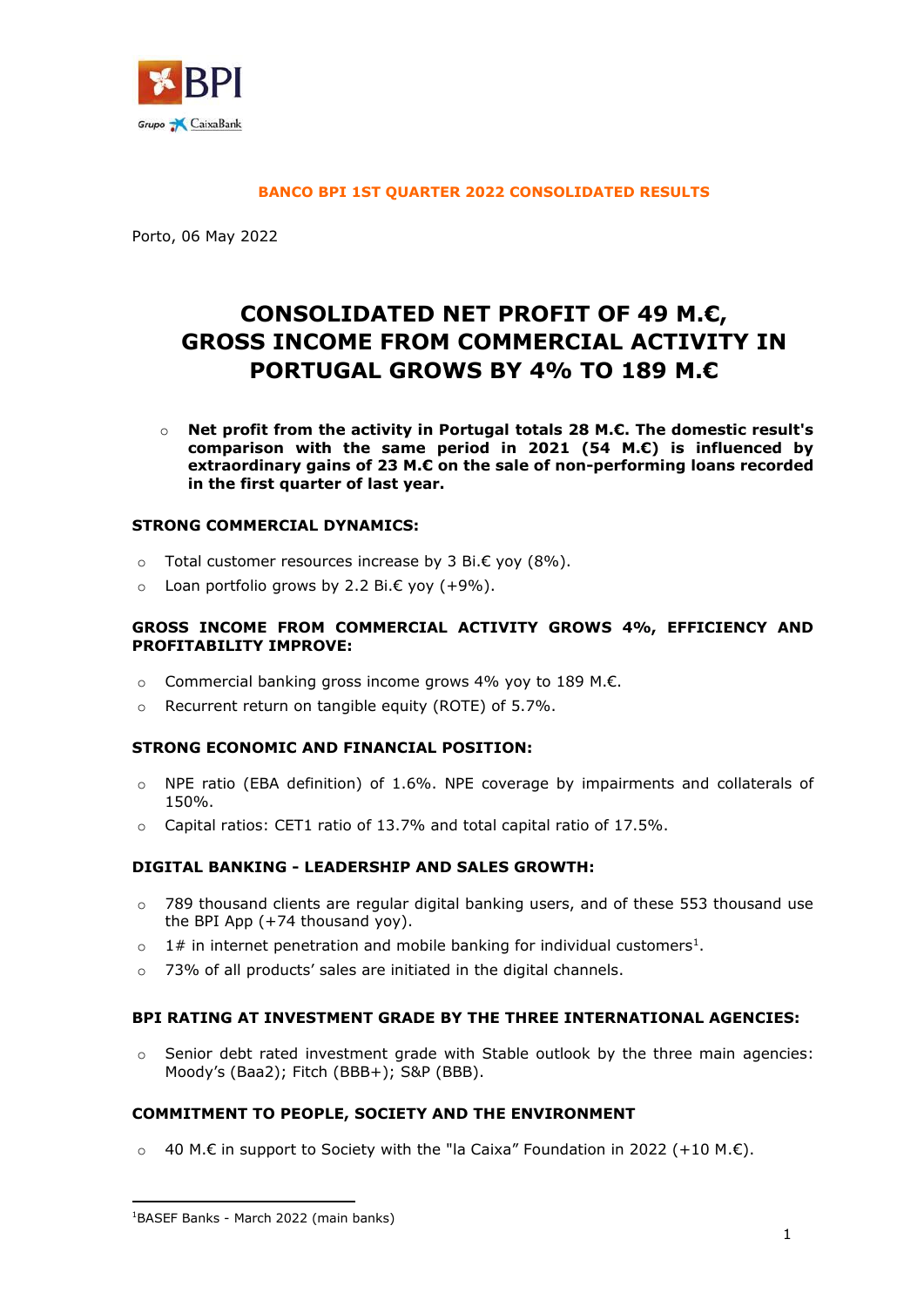

# **RESULTS AND COMMERCIAL ACTIVITY**

**In the 1st quarter of 2022 BPI recorded a consolidated net profit of 49 M.€** (vs. 60 M.€ in 1Q21).

**BPI's net profit in the activity in Portugal reached 28 M.€. The comparison with the 1Q2021 net profit (54 M.€) is affected by the inclusion in this period of 23 M.€ extraordinary gains on the sale of non-performing loans.**

Recurrent return on tangible equity (ROTE) from the activity in Portugal stood at 5.7% in the last 12 months to March 2022.

The contribution from the stakes in BFA and BCI to the consolidated results was 14 M.€ and 7 M.€, respectively.

**João Pedro Oliveira e Costa, BPI's CEO**, stresses: *"The Bank's activity in the 1st quarter*  was very positive, with growth in revenues and market share gains in practically all *commercial segments, while keeping costs contained, despite the strong investment in digital transformation. The Bank shows its strength in all key indicators - adequate capitalisation, low risk profile and comfortable liquidity - which allows it to continue to increase lending to companies and families and to play a decisive role in support of the recovery of the Portuguese economy."*

## **Total customer resources increase by 8%**

Total customer resources grew by 8% yoy, reaching 40 695 M.€ at the end of the 1st quarter. The market share in customer funds stood at 11.5% in Feb. 2022. Customer deposits were up by 11% yoy, to 29 666 M.€. Customer deposits, which account for 71% of assets, are the main source of on-balance sheet funding.

Assets under management (mutual funds and capitalisation insurance) increased by 7% yoy, to 10 473 M.€.

## **Loan portfolio grew by 9%. Market share in new mortgage loans at 17%**

The total customer loans portfolio (gross) expanded by 9%, or 2 216 M.€., yoy, to 28 247 M.€. The market share in loans advanced by 50 bps yoy, to 11.2% in February 2022.

The portfolio of corporate loans grew by 6% yoy, to 10 821 M. $\epsilon$ . The market share in loans to non-financial companies rose by 60 bps yoy, to 10.8% in February 2022.

The mortgage loans portfolio increased by 10% yoy, or 1 252 M.€, to 13 441 M.€. Mortgage loans production grew by 48% yoy, reaching 750 M.€. BPI's market share in cumulative production up to February 2022 was 17%, while its market share of mortgage loans in portfolio reached 13.3% in the same month, which represents an increase of 1.0 p.p. in the last 12 months.

The portfolio of other loans to individuals rose by 5% yoy, to 1 820 M. $\epsilon$ . Car and personal loans production, at 176 M.€ in the 1st quarter, expanded by 35% yoy.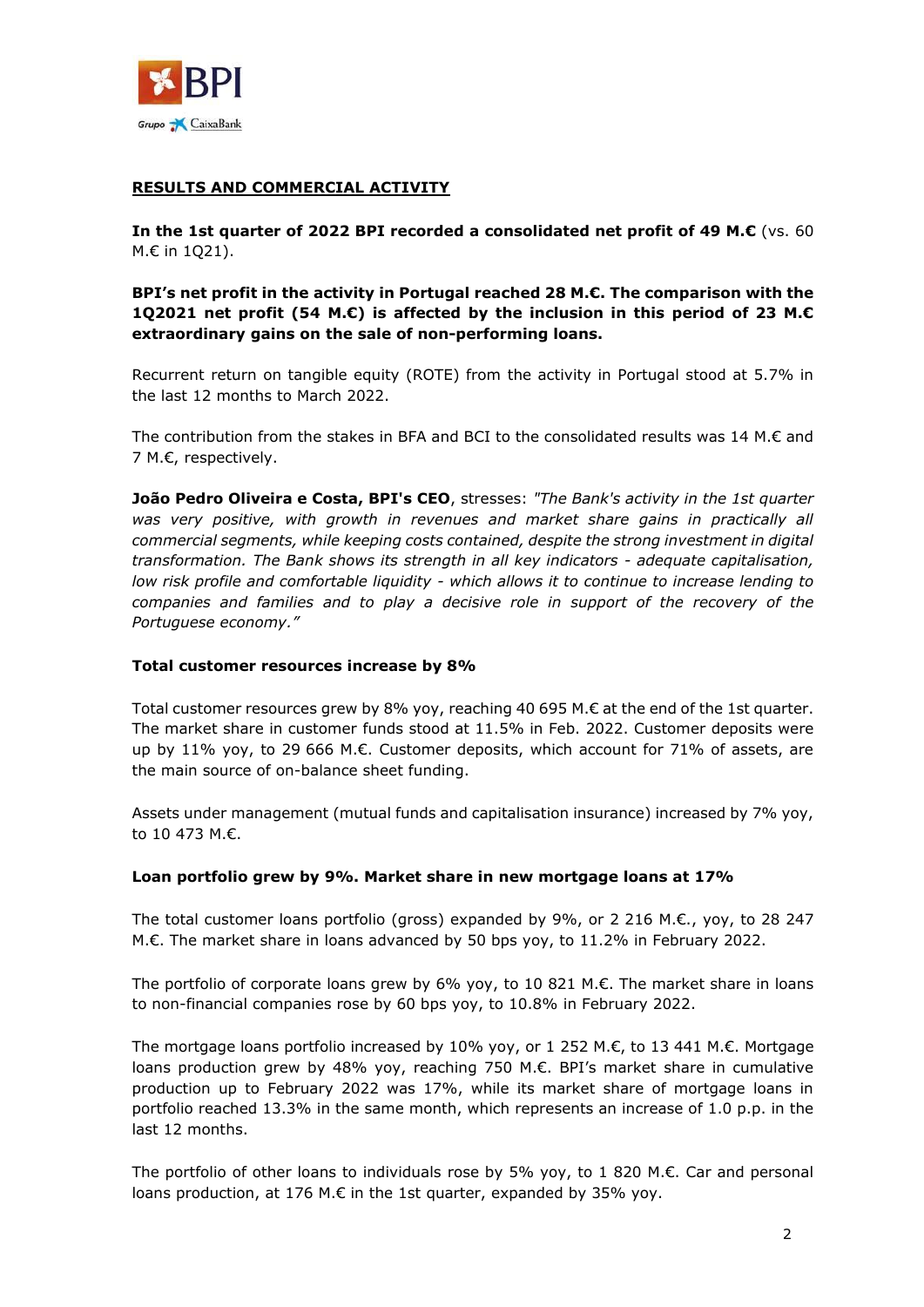

## **INCOME MAINTAINS GROWTH PATH**

#### **Commercial banking gross income increased by 4%**

Commercial banking gross income grew by 4% yoy, to 189 M.€. Net interest income remained stable at 113 M.€, supported by loan volume growth.

Net fee and commission income increased by 12% yoy, to 71 M.€. This growth was underpinned by strong income from the sale of mutual funds and capitalisation insurance (+25%), as well as by the increase in income from bank fees and commissions on loans and accounts and in fees and commissions on insurance intermediation.

#### **OPERATING EXPENSES UNDER CONTROL**

Overall, staff expenses and other administrative expenses remained practically flat. Investment, namely in digital transformation and innovation, explains the increase in depreciation and amortisation (+18% yoy) and consequently in total operating expenses  $(+3%)$ .

The cost-to-core income improved to 54.1% in March 2022, which represents a 10 bps decrease relative to the end of 2021.

At the end of March 2022, Banco BPI had 4 486 employees. On the same date the Bank's distribution network comprised 341 commercial units, including 290 branches, 18 premier centres, 3 private banking centres, 1 mobile branch, and 29 corporate and institutional centres.

#### **STRONG ECONOMIC AND FINANCIAL POSITION**

#### **BPI maintains low risk profile**

The Non-Performing Exposures (EBA criteria) ratio remained stable at 1.6%. BPI maintains the best NPE ratio within the Portuguese financial sector, reflecting the high quality of the Bank's assets. NPE coverage by impairments and collaterals stands at 150% (+1 p.p. ytd).

The Non-Performing Loan (NPL, according to the EBA criteria) ratio stands at 2%. At the end of the 1st quarter of 2022 the coverage of NPLs by impairments and collaterals was 151%.

Loan impairments net of recoveries totalled 20 M.€ the 1st quarter of 2022, to which contributed 21 M. $\epsilon$  in impairments, in turn offset by 1 M. $\epsilon$  in loan recoveries. In the 1st quarter of 2021 loan impairments totalled 17 M.€ and loan recoveries reached 28 M.€, including 23 M.€ on the sale of non-performing loans.

The cost of credit risk was 0.07% in March 2022 (non annualised).

In March 2022, BPI maintained a total of 72 M.€ in non-allocated impairments on the balance sheet.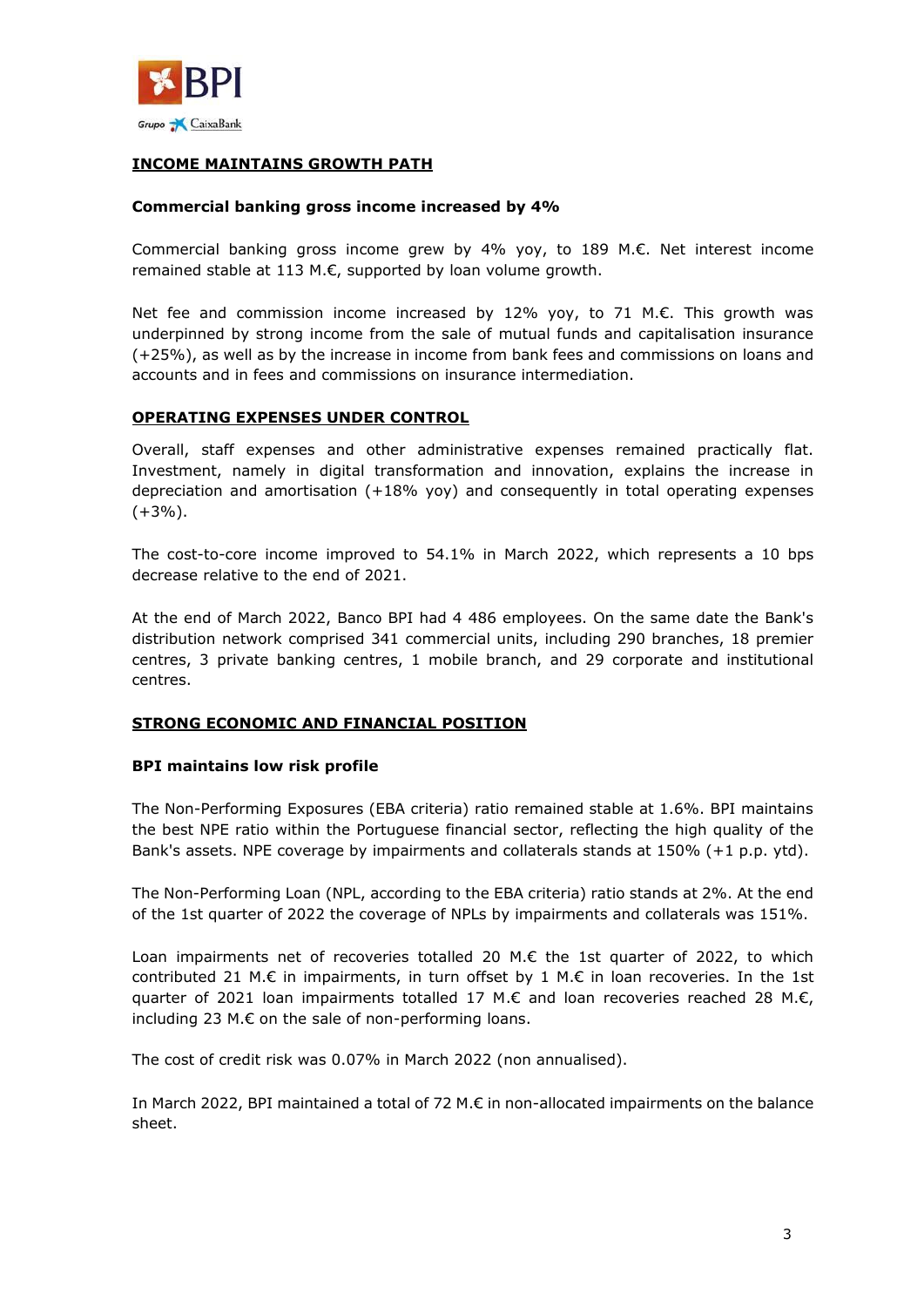

## **Strong capitalisation**

BPI meets by a significant margin the European Central Bank (ECB)'s minimum requirements, with the following ratios: CET1 of 13.7%, Tier 1 of 15.2%, and total capital ratio of 17.5%. The leverage ratio stands at 6.6%. The MDA Buffer - Capital buffer without limitations on results distribution - was 4.5% at the end of March 2022.

BPI meets by a comfortable margin the MREL requirements set for 1 January 2022 and even meets those established for 1 January 2024:

- **MREL to RWAs ratio of 23.6%, versus the intermediate requirement of 19.18%** set for 1 January 2022. The final MREL requirement to be met from 1 January 2024 is 22.4% $^2$  of RWA.
- **MREL to LRE (Leverage Risk Exposure) ratio of 10.3%, versus final requirement of 5.91%.**

## **Investment Grade rating with Stable Outlook by 3 rating agencies**

BPI holds investment grade ratings with Stable outlook by the three main international rating agencies: Moody's (Baa2), Fitch (BBB) and S&P Global Ratings (BBB).

Moody's rated BPI's deposits A3 and Fitch BBB+.

BPI's senior debt is rated Baa2 by Moody's, BBB+ by Fitch and BBB by S&P Global Ratings.

## **DIGITAL BANKING – MORE CLIENTS, MORE SALES, STRONGER PENETRATION**

## **81% of the individual digital clients are regular users of the BPI App (mobile). 73% of all products' sales are initiated in the digital channels.**

At the end of March 2022, BPI had a total of 789 thousand digital banking regular users, with increasing adhesion to the mobile channel: 81% of all the individual digital clients are regular users of the BPI App (mobile), which posted an increase of 74 thousand active users in the 12 months to March 2022. Approximately 73% of sales of term deposits and saving solutions, mutual funds and RSPs, personal loans and other financial products were initiated in the net and mobile digital channels (+3 p.p. yoy).

BPI ranks  $1#$  in internet penetration and mobile banking for individual customers<sup>2</sup>. The Bank is also leader in digital channels satisfaction among corporate clients<sup>3</sup> and ranks second among individual clients<sup>4</sup>

 $\overline{a}$ 

<sup>1)</sup> Including the combined capital buffer requirement (CBR).

<sup>&</sup>lt;sup>2</sup>BASEF Banks - March 2022 (main banks).

<sup>&</sup>lt;sup>3</sup> Inmark 2022 (Companies and Individual Entrepreneurs with turnover of up to 2 M.€); main banks. <sup>4</sup> BASEF Banks - March 2022 (main banks) and CSI Banks 2021 – CSI Digital Channels Index (main banks).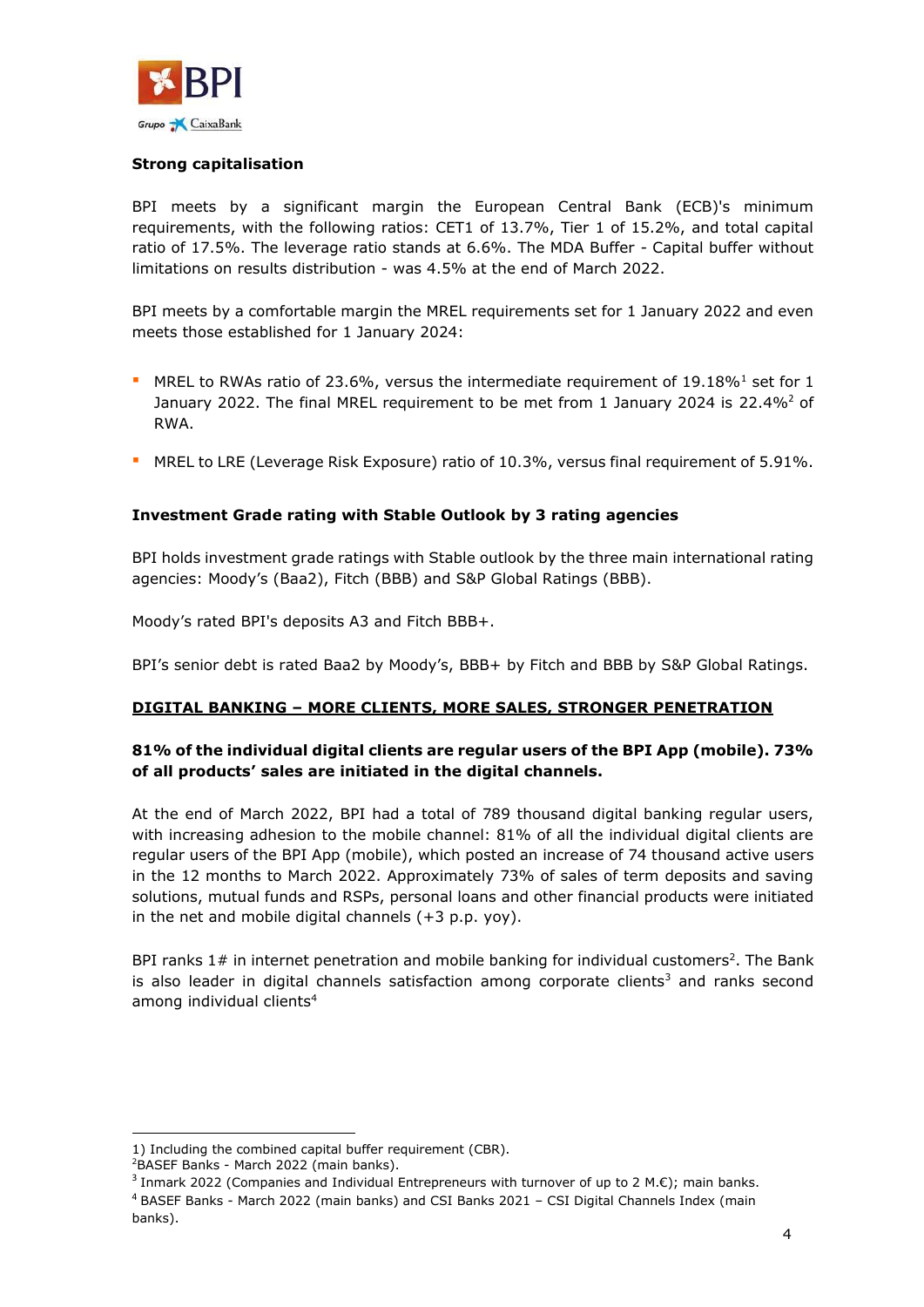

**.** 

# **COMMITMENT TO PEOPLE, SOCIETY AND THE ENVIRONMENT**

## **Planned social investment of 40 M.€ in 2022 (+10 M.€)**

Social Responsibility has always been a cornerstone of the identity of BPI and the CaixaBank Group, and it has been reinforced in Portugal together with the "la Caixa" Foundation, which in 2022 increases its social investment in Portugal by 10 M.€, reaching an annual allocation of 40 M.€, distributed by four areas of intervention: social programmes; culture; health research and innovation; education and scholarships. Among other programmes of support to Society and inclusive finance, there stand out the following:

- **BPI "la Caixa" Foundation Awards**, with a total allocation of 4.6 M.€ in 2022, to support projects of social solidarity institutions. Since 2010, there have been 33 editions of the five awards, which permitted to distribute around 23 M. $\epsilon$  to 781 projects that contributed to improve the quality of life of more than 175,000 people in situations of social vulnerability.
- The **Decentralised Social Initiative 2022 (DSI 2022)** supports projects of private or public non-profit institutions that are BPI Clients, through the Bank's Commercial Networks - Individuals, Companies and Institutionals. Last year, this initiative supported 188 local social projects that are now helping more than 42,000 people in vulnerable situations. The programme has 1.4 M.€ funding from the "la Caixa" Foundation and has the collaboration of all BPI commercial units.
- **Private Social Solidarity Institutions exempt from account maintenance fees** Under its programme for the promotion of inclusive finance, BPI exempts Private Social Solidarity Institutions  $(IPSS)^1$  from payment of maintenance fees on all accounts, including multi-product accounts.

In line with their commitment to the environment and sustainable finance, BPI and the CaixaBank Group participated as advisors in some of the most important transactions carried out in Portugal:

- **NOS and BPI:** BPI provided advisory services to NOS in the structuring of a 100 M€ sustainable finance transaction split into a Bond Loan (75 M€) and a Commercial Paper Programme (25 M€), both linked to sustainability targets.
- **Sonae Sierra and BPI:** Sonae Sierra and BPI launched a 25 M.€ Sustainability-Linked bond issue where part of the financing margin is linked to Sonae Sierra's performance in two sustainability indicators: reduction of greenhouse gas emissions and increase of the waste recycling rate in its shopping centres. The operation was fully organised, arranged and underwritten by BPI.

BPI's commitment to supporting People, inside and outside the Bank, has been recognised by independent entities:

 $1$  All entities with class 87 and 88 Economic Activity Code (CAE) – social support activities with or without accommodation, including day nurseries, homes, day centres, social reinsertion units, among others.